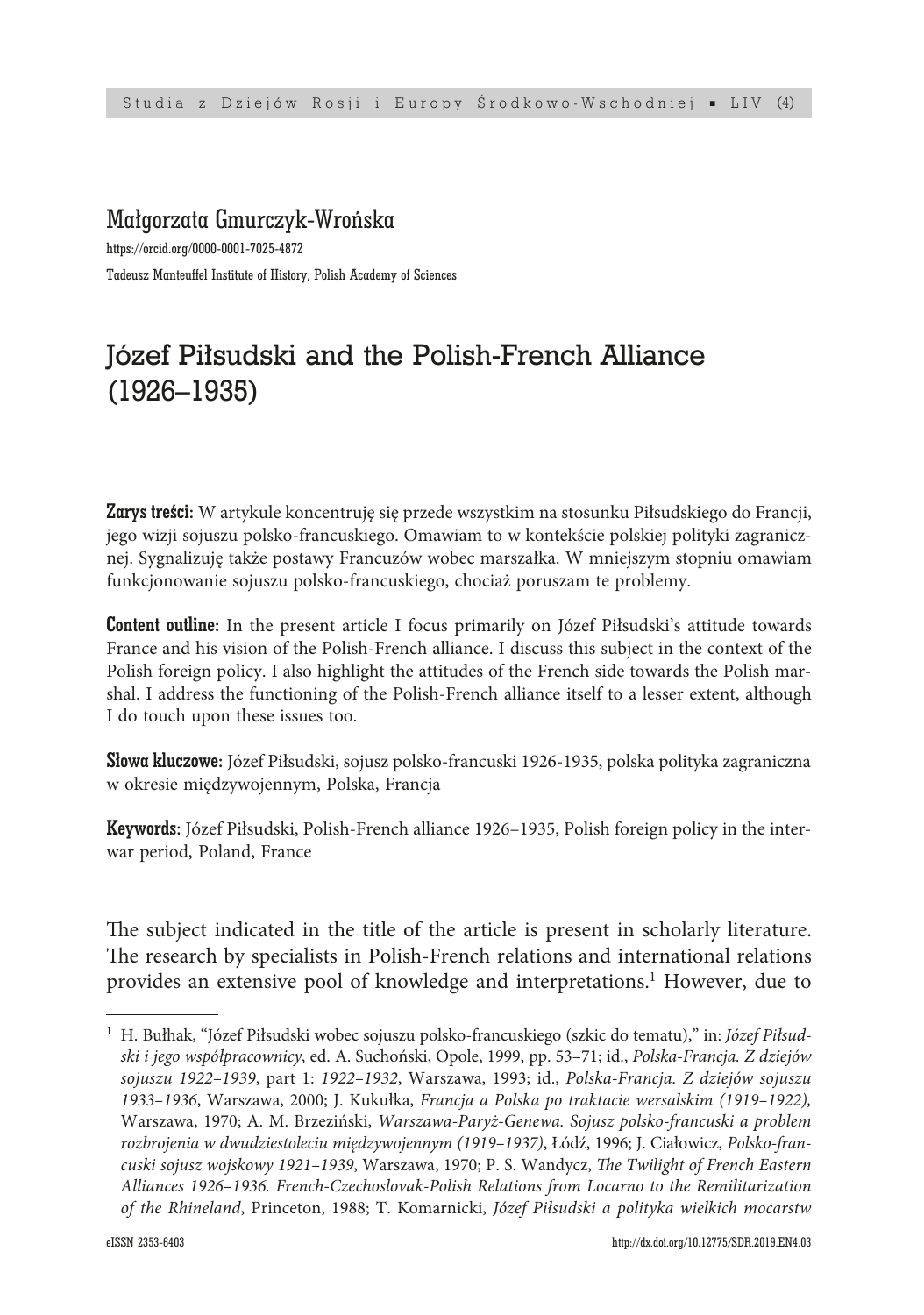the scarcity of sources that could illustrate Piłsudski's position on the alliance, the subject is still marked by a research deficit and the associated risk of erroneous assumptions. I am aware of this state of affairs and of the necessity to refer to already published research.

In the article I will focus primarily on Józef Piłsudski's attitude towards France and his vision of the Polish-French alliance as part of the foreign policy of the Second Polish Republic; I will also highlight the attitudes of the French side towards the Polish marshal, and I will address the functioning of the Polish-French alliance itself to a lesser extent, although I will provide more detail on several facts.

#### To win France over

Before I move on to the proper subject, i.e. the post-May Coup period, I will reflect on several events from the previous years. Piłsudski most likely saw France as an important power that could support the independence aspirations of Poles from the very beginning of his mature conspiratorial work. Many researchers emphasise, based on his articles from the end of the  $19<sup>th</sup>$  century published in the periodical *Robotnik*, how he was "fascinated by Napoleon." Piłsudski admired the French emperor's military skills, he analysed the tactics employed by Napoleon on the battlefront, and later made use of some of these concepts during Poland's struggle for independence. Włodzimierz Suleja, Piłsudski's biographer, notes that in Piłsudski's opinion, France and Poland had always tended towards each other "naturally, without any effort, through sympathy and for rational reasons alike."2 Piłsudski was, above all, a seasoned politician and strategist, thus he knew that France was simply an important political and military power whose opinion needed to be taken into account in his efforts to regain independence. His conviction was apparent at the beginning of the First World War, when in autumn 1914, he sent his friend Stanisław Patek, a lawyer famous in Tsarist times, to Paris and

*zachodnich*, Londyn, 1952; S. Sierpowski, "Polityka zagraniczna Józefa Piłsudskiego," in: *Józef Piłsudski i jego legenda*, ed. A. Czubiński, Warszawa, 1988; W. Suleja, *Józef Piłsudski*, Wrocław, 1995; W. Jędrzejewicz, *Józef Piłsudski 1867–1935. Życiorys*, Londyn, 1986; T. Schramm, "Czy Polsce w okresie międzywojennym potrzebna była Francja?," in: *Ład wersalsko-ryski w Europie Środkowo-Wschodniej 1921–1939*, ed. M. Kornat, Warszawa, 2013, pp. 93–107; M. Kornat, *Polityka równowagi 1934-1939. Polska między Wschodem a Zachodem*, Kraków, 2007; M. Wołos, *Alfred Chłapowski (1874–1940). Biografia ambasadora Polski we Francji*, Toruń, 1999; id., *Generał dywizji Bolesław Wieniawa-Długoszowski: biografia wojskowa*, Toruń, 2000; M. K. Kamiński, M. J. Zacharias, *Polityka zagraniczna Rzeczypospolitej Polskiej 1918–1939*, Warszawa, 1998; G.-H. Soutou, "L'alliance franco-polonaise (1925–1933) ou comment s'en débarrasser ?," in: *Revue d'Histoire diplomatique*, Paris, 1981, pp. 295–348; P. Le Goyet, *France-Pologne 1919–1939*, Paris, 1991; F. Dessberg, *Le triangle impossible. Les relations franco-soviétiques et le facteur polonais dans les questions de sécurité en Europe (1924–1935)*, Bruxelles, 2009.

<sup>2</sup> W. Suleja, op. cit.,.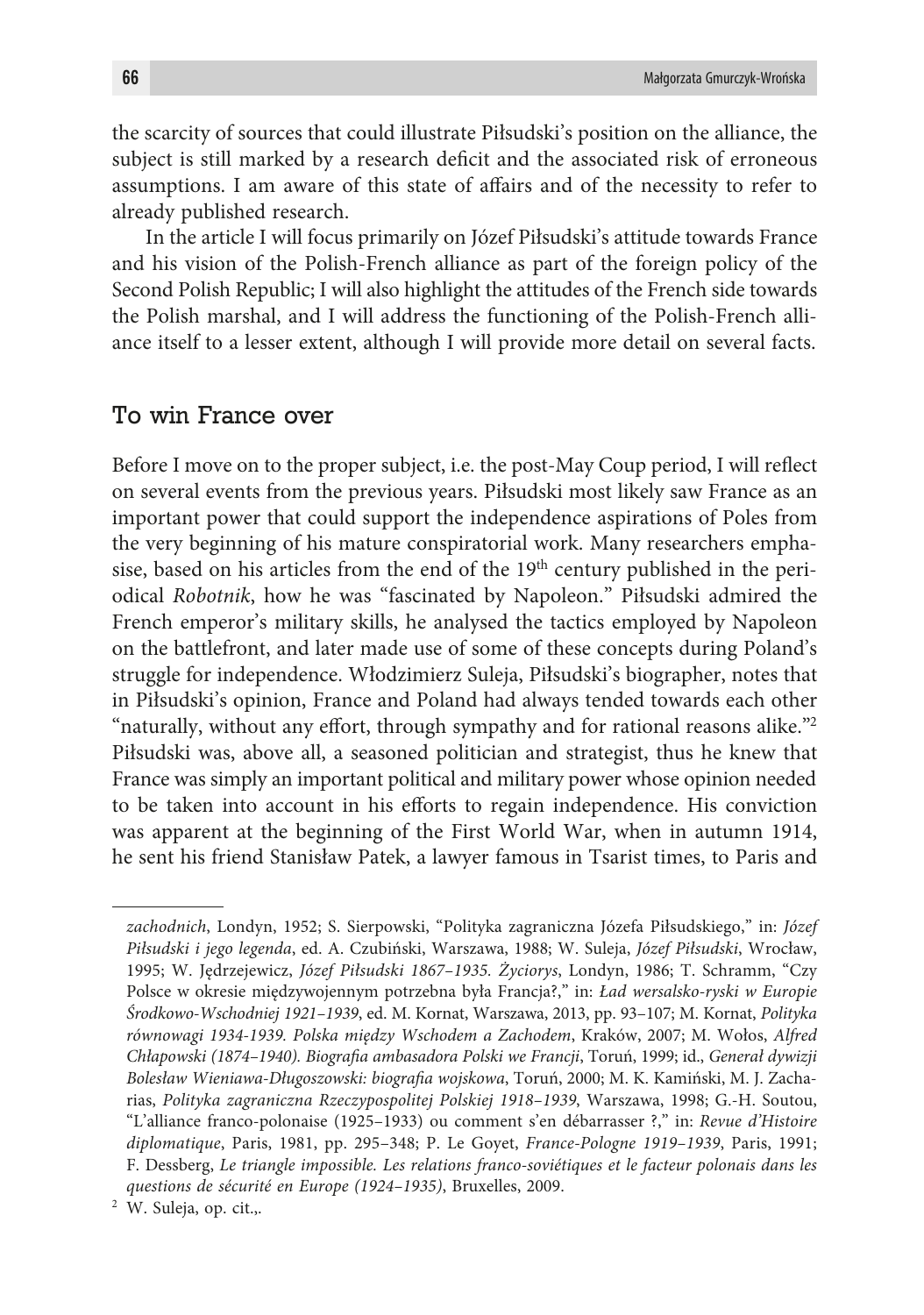London.3 Piłsudski, who was then a proponent of cooperation with the Central Powers—although he also allowed for the possibility that the Entente states would eventually prevail in the final phase of the war—decided to notify the Western politicians via Patek that the Poles were fighting against Russia, not France and Great Britain, so as to prepare grounds for their support for the Polish cause. It should be noted that Piłsudski treated this scenario as merely one of the possible courses of events. However, he was considering supporting the Entente as early as 1914 should it occur.<sup>4</sup> He pursued this plan after returning from Magdeburg in the autumn of 1918. At that time, however, the situation was unfavourable for Piłsudski and his supporters from an international point of view. Indeed, the Polish National Committee was active in Paris, and it was the National Democracy camp that attracted the attention of French politicians. Piłsudski had to do his utmost to convince Paris of the shift of his orientation and, above all, to prove that the official structures of the independent Polish state were being formed in Warsaw, and not in Paris. In December 1918, he spoke to his colleagues as follows: "We are dependent on the Allies. They now control the situation as victors. Poland's borders depend solely on them. We must not only reckon with them, but, if not flatter, we should bear in mind their prestige, especially the prestige of France."5 The opening of the Peace Conference in Paris was also approaching and the presence of Poles and, above all, the unity of their actions were a priority. This is why Piłsudski explained: "We cannot have two delegations to the Peace Congress, we cannot provide the spectacle of a double representation."6 However, the position of Piłsudski and his camp among the French authorities was weak; the French side would gladly cooperate, but with Roman Dmowski and Erazm Piltz. In order to overcome their reluctance towards him and the government in Warsaw, but also to reach an agreement with the Polish National Committee, Piłsudski dispatched his delegates to Paris. First Stanisław Hempel,<sup>7</sup> then Kazimierz Dłuski, Michał Sokolnicki, Antoni Sujkowski, Stanisław Thugutt, Leon Wasilewski, Stanisław Patek, and Władysław Baranowski.<sup>8</sup> Most of them took part in the Peace Conference as his delegates. These are, of course, important matters, but for the purpose of this article it should be stressed that both during this period and later [discussed below], Piłsudski would often send his representatives as delegates to speak with

<sup>3</sup> M. Gmurczyk-Wrońska, *Stanisław Patek w dyplomacji i polityce (1914–1939),* Warszawa, 2013, pp. 15–19.

<sup>4</sup> More on Piłsudski's ideas at that time: T. Wolsza, "W sprawie prognoz Józefa Piłsudskiego dotyczących przebiegu wojny," *Dzieje Najnowsze*, 3–4, 1985, pp. 159–166; W. Suleja, op. cit., pp. 107–109.

<sup>5</sup> W. Baranowski, *Rozmowy z Piłsudskim 1916–1931*, Warszawa, 1990, p. 49.

<sup>6</sup> Ibid.

<sup>7</sup> More on his mission: P. Libera, "Paryska misja Stanisława Hempla (1918-1919)," *Zeszyty Historyczne* 2009, no. 170, pp. 137–183. Also included are references to further literature.

<sup>8</sup> M. Gmurczyk-Wrońska, op. cit., p. 28.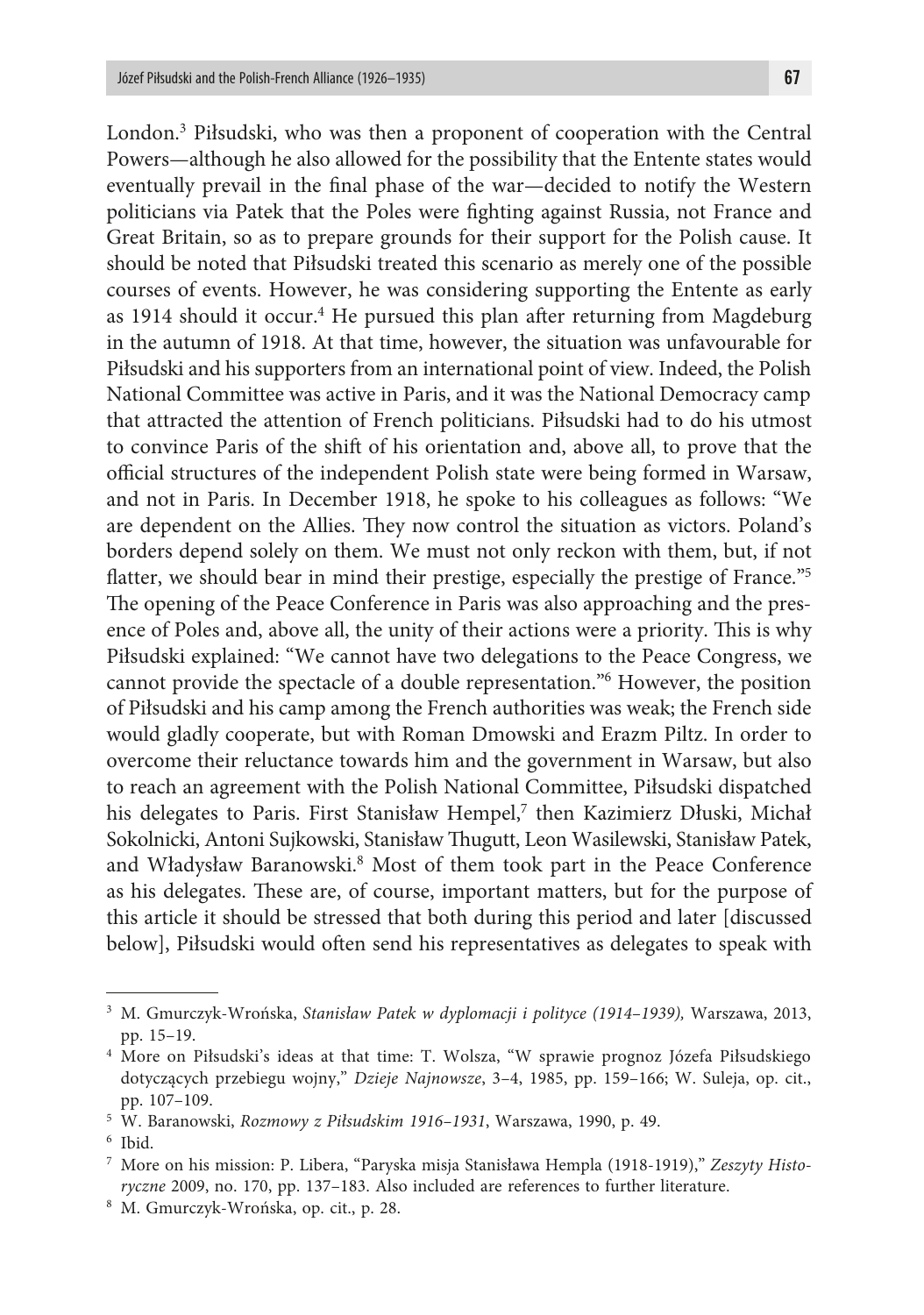the French on his behalf. These were often informal missions, meant as reconnaissance for the preparation of grounds for future talks; some also served for propaganda purposes. Undoubtedly, this was a quite clever and effective move. It allowed Piłsudski to overcome the prejudices among French decision-makers and press about his cooperation with the Central Powers. Unfortunately, we only have access to but a few reports from his envoys.

In the first period after Poland regained its independence, Piłsudski's contacts with diplomats and French military officers were not always satisfactory for both sides. Wishing to avoid jeopardising Polish-French relations, yet to strongly emphasise Poland's right to independence, Piłsudski sometimes allowed himself to respond quite harshly to his French interlocutors. The Marshal was nonetheless well aware of France's importance in international relations and of its support for Poland during the 1919 Peace Conference in Paris.

It is difficult to indicate precisely the moment when Piłsudski began to consider entering an alliance with France. The autumn of 1920, suggested by Jerzy Kukułka and Henryk Bułhak, seems very probable.9 Let us add that the French diplomat Jules Laroche, serving as French ambassador to Poland since 1926, saw Piłsudski as the principal initiator of the Polish-French alliance.<sup>10</sup>

Piłsudski travelled to Paris as Chief of State in early February 1921, shortly before the signing of the Polish-French alliance. Before his departure, he spoke to Władysław Baranowski, then head of the foreign propaganda office under the Presidium of the Council of Ministers: "The matter is ultimately settled and I am indeed glad that our relationship with France will be, as we might expect, ultimately reflected in some defined forms in every possible aspect."<sup>11</sup> As in the past, now too, before this important event in the rank of a state visit, Piłsudski first sent Baranowski, as well as his aide-de-camp, Lieutenant Colonel Bolesław Wieniawa-Długoszowski, to Paris "to create a suitable atmosphere in the press and political milieus."12

Piłsudski and the ruling camp managed to win France over. The political and military alliance signed on 19 and 21 February 1921 fulfilled, at least until the mid-1920s, its assigned protective role—mainly against the German threat, but also, to some extent, against the Soviet one.<sup>13</sup> However, its condition began to change under the influence of the shift in French foreign policy related primarily to the concept of collective security.

<sup>9</sup> J. Kukułka, op. cit., p. 249; H. Bułhak, "Józef Piłsudski…," p. 55.

<sup>10</sup> J. Laroche, *Polska lat 1926–1935*, Warszawa, 1966, p. 13.

<sup>11</sup> W. Baranowski, op. cit., p. 75.

<sup>12</sup> Ibid., p. 81.

<sup>&</sup>lt;sup>13</sup> Without going into the details of the alliance, let us only note that France would support Poland in the form of war supplies and railroad materials.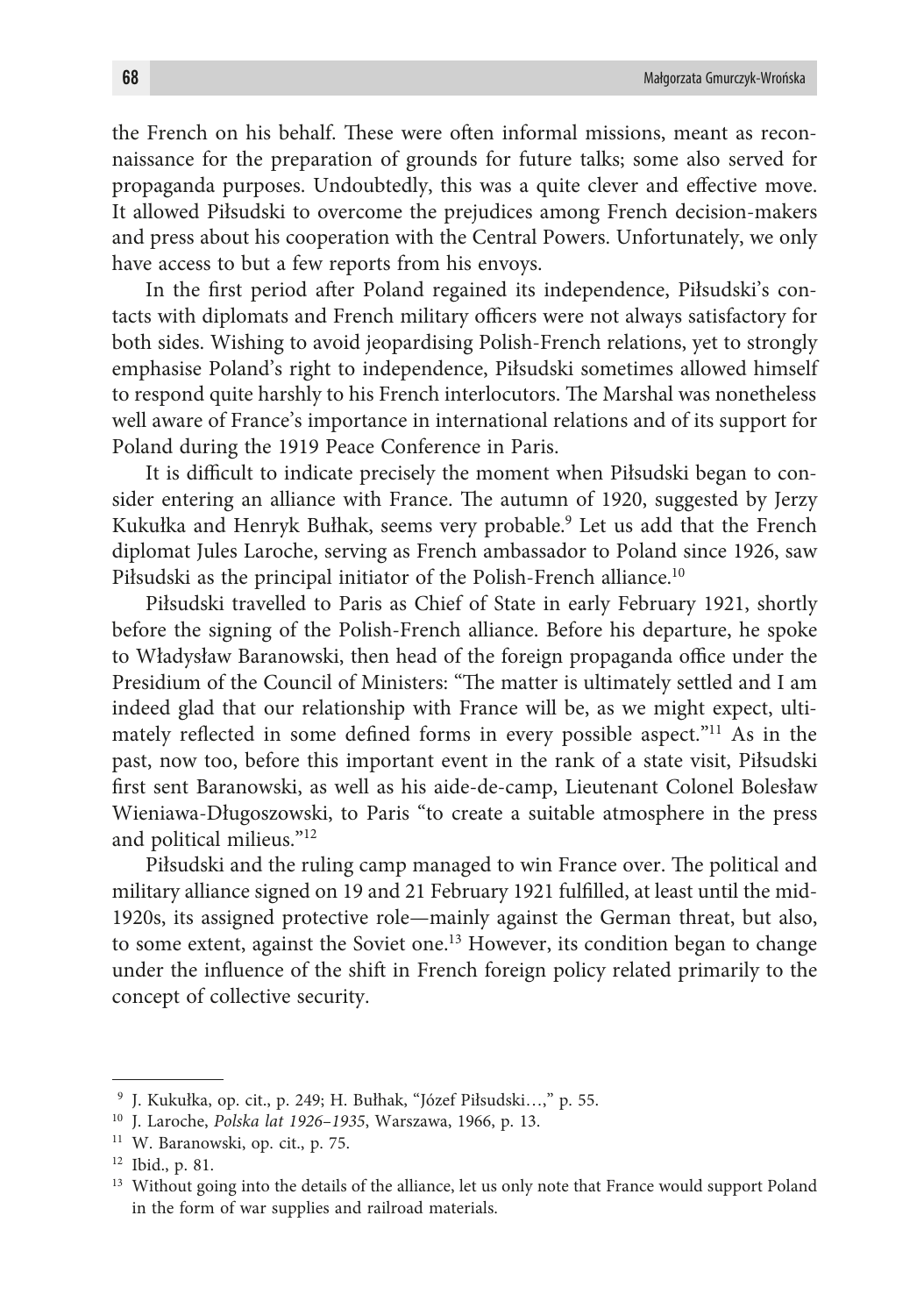# International situation of Poland after 1925. Maintaining the alliance with France

During the Locarno Conference in October 1925, the Polish Foreign Minister Aleksander Skrzyński signed the guarantee treaty proposed by the French. Under its provisions, the Polish-French alliance lost its automatic character in the case of aggression from Germany, and its implementation was dependent on the procedure of the League of Nations. The Locarno Conference and its arrangements between the countries of Western Europe and Germany not only led to the emergence of disparities in terms of security between Eastern and Western Europe, but also weakened Poland's international position. Aside from the fact that Poland was not invited to participate fully in the conference, but only to sign the aforementioned guarantee treaty, its position as an ally of France suffered a blow. Another worrying event was the signing of the Soviet-German treaty on non-aggression and neutrality on 24 April 1926. As a reaffirmation of the Treaty of Rapallo, it constituted an ominous signal for Europe, whose security relied on the League of Nations. Another worrying factor for Polish diplomacy was brought by analyses of the Soviet foreign policy, which gave rise to the assumption that the conclusion of bilateral agreements by the Soviet Union was aimed at creating a new international system competitive to the League of Nations.14

Thus, even before the May Coup and Piłsudski's return to power, signs of the deterioration of Poland's international position were becoming increasingly clear. In addition, the Polish-French alliance, instead of bringing both sides closer together in the face of rising threats in Europe, began to lose its character conferred in 1921. The obvious question that comes to mind is how Piłsudski himself assessed this situation. And this is where we actually encounter a major issue, since we do not possess any documents that could directly confirm the Marshal's position on the matter. However, there exist several studies on the Polish foreign policy of that period, notably analyses concerning the introduction, alongside the existing alliances with France and Romania, of the strategy known in historiography as the "policy of equilibrium" between Soviet Russia and Germany.15

Although after May 1926 Józef Piłsudski took over the duties of Minister of Military Affairs, from 2 October 1926 to 27 June 1928 he was Prime Minister (while still retaining power over the army); and even in the years 1926–1932, when the position of Minister of Foreign Affairs was held by August Zaleski, Piłsudski still shaped the Polish foreign policy. While the Marshal appreciated the role of the League of Nations, he did not believe in the effectiveness of its procedures which were to ensure Poland's security. However, he was determined to preserve the

<sup>14</sup> M. Kornat, "Stanisław Patek i początki jego misji w Moskwie w r. 1927 (w świetle nowych dokumentów)," in: *Zeszyty Historyczne*, z. 160, 2007, pp. 146-155.

<sup>15</sup> More broadly on the subject: M. Kornat, *Polityka…*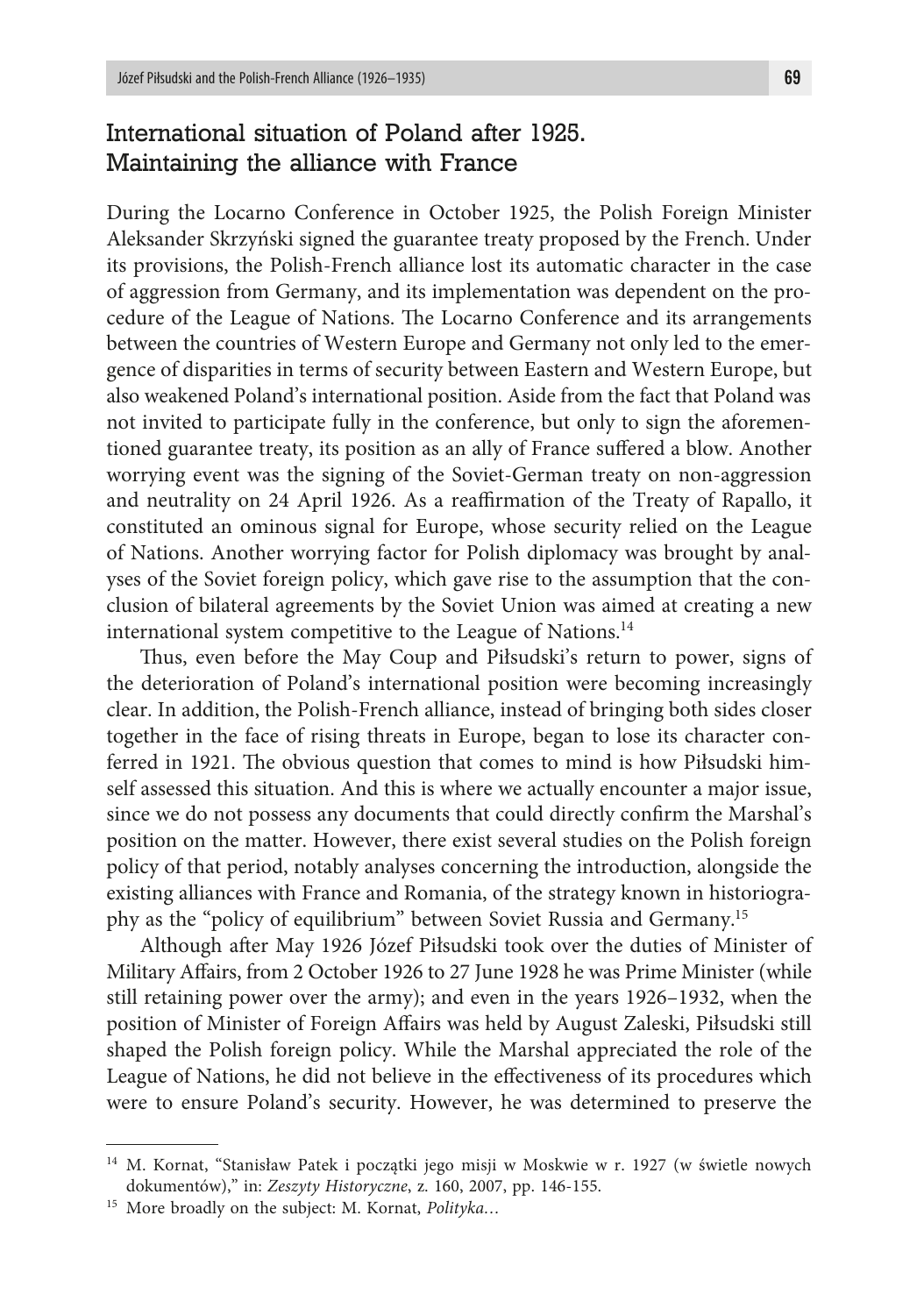alliance with France. One might argue that after 1926 Piłsudski sought to strengthen this alliance. This turned out to be extremely difficult, as France actively sought to weaken it. It should be added, however, that an exchange of French diplomatic and military representatives in Poland occurred in 1926. Ambassador de Panafieu, with whom Piłsudski maintained good relations, was replaced by the aforementioned Jules Laroche, while the head of the French Military Mission, General Dupont, who was in conflict with the Marshal, was replaced by General Charles Charpy. Piłsudski was keen to establish good relations with them, and this was exactly how they began to evolve.

In 1953, the memoirs of the French Ambassador to Poland from 1926 to 1935, Jules Laroche, were published in Paris under the telling title *La Pologne de Piłsudski*. 16 Laroche wrote of Piłsudski's popularity and his great authority among Poles, pointing to his impeccable manners and intellect during conversations.17 Laroche noted that France played an important role in Piłsudski's policy, although he admitted that the Marshal was critical of many of his ally's moves. Laroche also mentioned Piłsudski's critical stance on the Locarno arrangements. The ambassador admitted, however, that his mission in Poland was largely devoted to convincing the Polish side to accept alterations in the military convention. He also noted that Piłsudski feared a Franco-German rapprochement after Locarno at the expense of the Polish-French alliance and, unwilling to "blindly follow an ally whose western policies were difficult for him to comprehend," he decided to turn to Germany, which occurred in January 1934.<sup>18</sup> The ambassador admits that Piłsudski's foreign policy after 1926, i.e. the signing of the non-aggression pact with the USSR in 1932 and the declaration of non-violence with Germany in 1934, were dictated by the Marshal's concern for the wellbeing of Poland, yet he remained cold about the rapprochement with Germany.

In fact, the French had already started probing the Polish side about the changes in the military convention after Locarno. France's objective was to harmonise the secret military convention with the Polish-French guarantee treaty signed in Locarno. In January 1927, Ambassador Laroche presented a proposal to amend the 1921 military convention. He also returned to this idea in 1928. Piłsudski not only rejected the idea of weakening the convention, but was also a vocal supporter of its strengthening. Piłsudski's position resulted to a large extent from the revisions in the wartime planning strategy carried out in the Ministry of Military Affairs under his direction.19 The situation was becoming even more complicated and threatening as rumours regarding the termination of the occupation of the Rhineland and the withdrawal of the French army from that area started to surface.

<sup>16</sup> J. Laroche, *La Pologne de Piłsudski*. *Souvenirs d'une Ambassade, 1926-1935,* Paris, 1953; translated into Polish by Stanisław Zabiełło as *Polska lat 1926–1935*, Warszawa, 1966.

<sup>17</sup> J. Laroche, *Polska lat 1926–1935,* p. 32.

<sup>18</sup> Ibid., p. 195.

<sup>19</sup> More on this subject: H. Bułhak, *Polska-Francja. Z dziejów sojuszu 1922–1939*, pp. 237-241.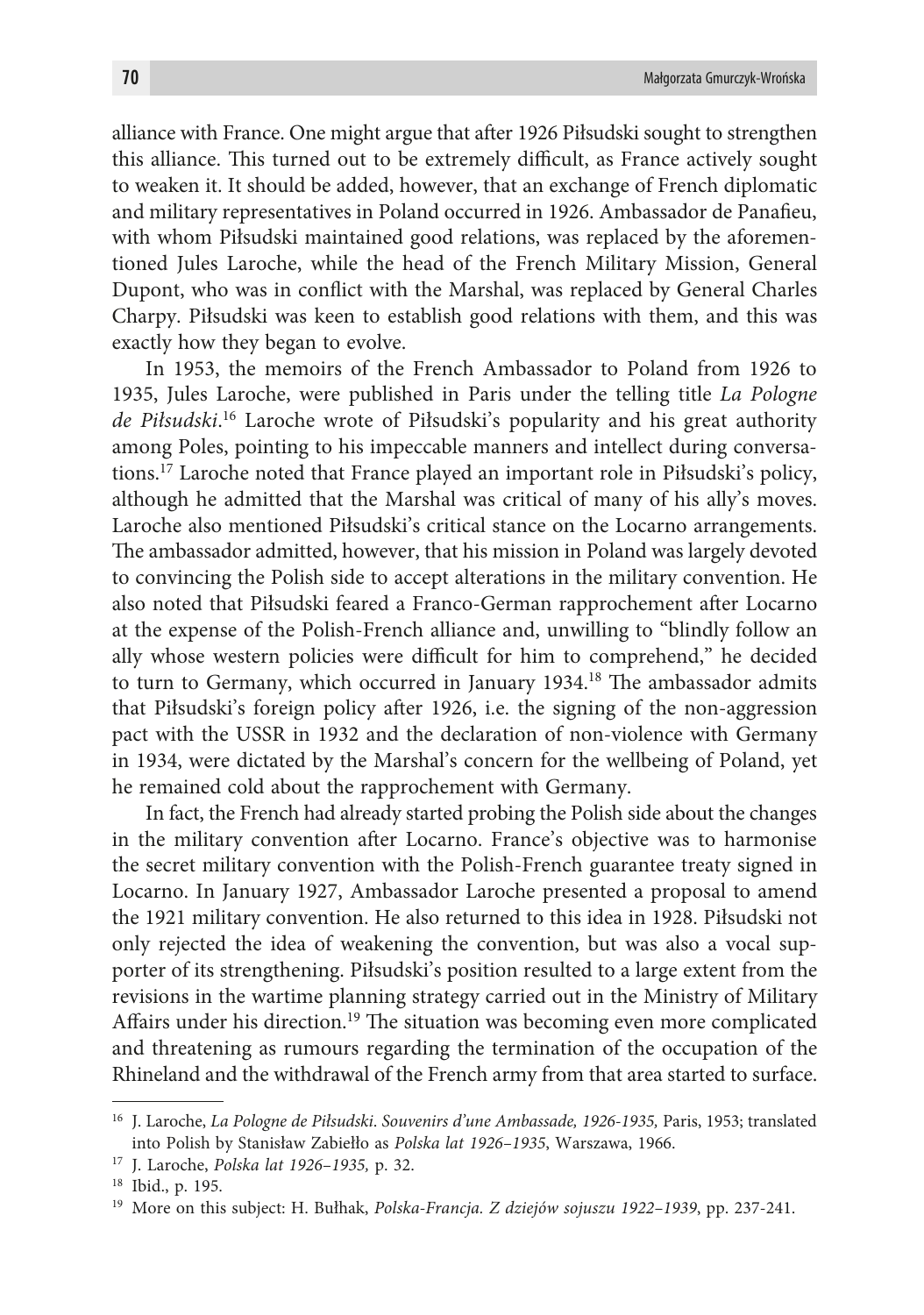In the event of France withdrawing its troops before the set deadline [i.e. before 1935], Poland demanded guarantees of security, similar to those obtained by France in Locarno, i.e. the recognition by Germany of the inviolability of the border with Poland [eastern Locarno].

In 1927, Marshal Franchet d'Esperay travelled to Warsaw. Officially, the reason for this visit was to present Piłsudski with the *Médaille Militare*, a high merit military decoration of the French Republic; unofficially, the Marshal of France was attempting to ease relations with Poland, and stressed that this alliance still remained important for France.<sup>20</sup> The intensification of diplomatic and military Polish-French talks at that time was accompanied by successive missions of Piłsudski's envoys and Minister Zaleski to France. Anatol Mühlstein, Mirosław Arciszewski, Colonel Józef Beck and General Tadeusz Kutrzeba were all dispatched there. On behalf of Piłsudski, General Kutrzeba (28 June–4 July 1928) proposed a modification of the convention in the spirit of strengthening the alliance, proposing to omit the opinion of the League of Nations in case of aggression. Although during Kutrzeba's visit both sides drew up a note according to which France agreed to send war materials to Poland, no concrete details were established.<sup>21</sup>

 Throughout 1929, Polish-French talks were focused on finding a formula to protect Poland from Germany in the event of the evacuation of French troops from the Rhineland. At that time, Poland began to place great emphasis on the so-called D Model, developed by the Committee on Arbitration and Security of the League of Nations. This model allowed individual members of the League to reach agreements on exclusion of war, peaceful settlement of disputes and mutual assistance. The possibility of applying the D model to France, Germany and Poland was considered. This agreement could provide Poland with the necessary guarantees from Germany and would also act as a Polish-French-German regional pact. Piłsudski supported this idea as it had a tactical significance for him, but it was mostly a matter of tightening military cooperation with France.

Piłsudski could fear, as Wacław Jędrzejewicz notes, that France's unstable policy of seeking support before a weakening League of Nations might fail Poland at a time of international conflict. However, as Henryk Bułhak points out, Piłsudski predicted the outbreak of war within at least the following five years and did not seek to conduct joint strategic plans with the French in the late  $1920s^{22}$  He was more interested in preventive and deterrent measures. He did nonetheless expect Poland to be included in the talks related to the evacuation of troops from the Rhineland. The Marshal did not attach much importance to finding a diplomatic and legal formula which the French constantly pressed for, and which would ensure

<sup>20</sup> W. Jędrzejewicz, J. Cisek, *Kalendarium życia Józefa Piłsudskiego*, vol. 3, Warszawa, 1998, pp. 115–116.

<sup>&</sup>lt;sup>21</sup> More on this subject: H. Bułhak, "Józef Piłsudski...," pp. 64-65; G.-H. Soutou, "L'alliance...," pp. 327–328.

<sup>22</sup> H. Bułhak, *Polska-Francja. Z dziejów sojuszu 1922–1939*, p. 271.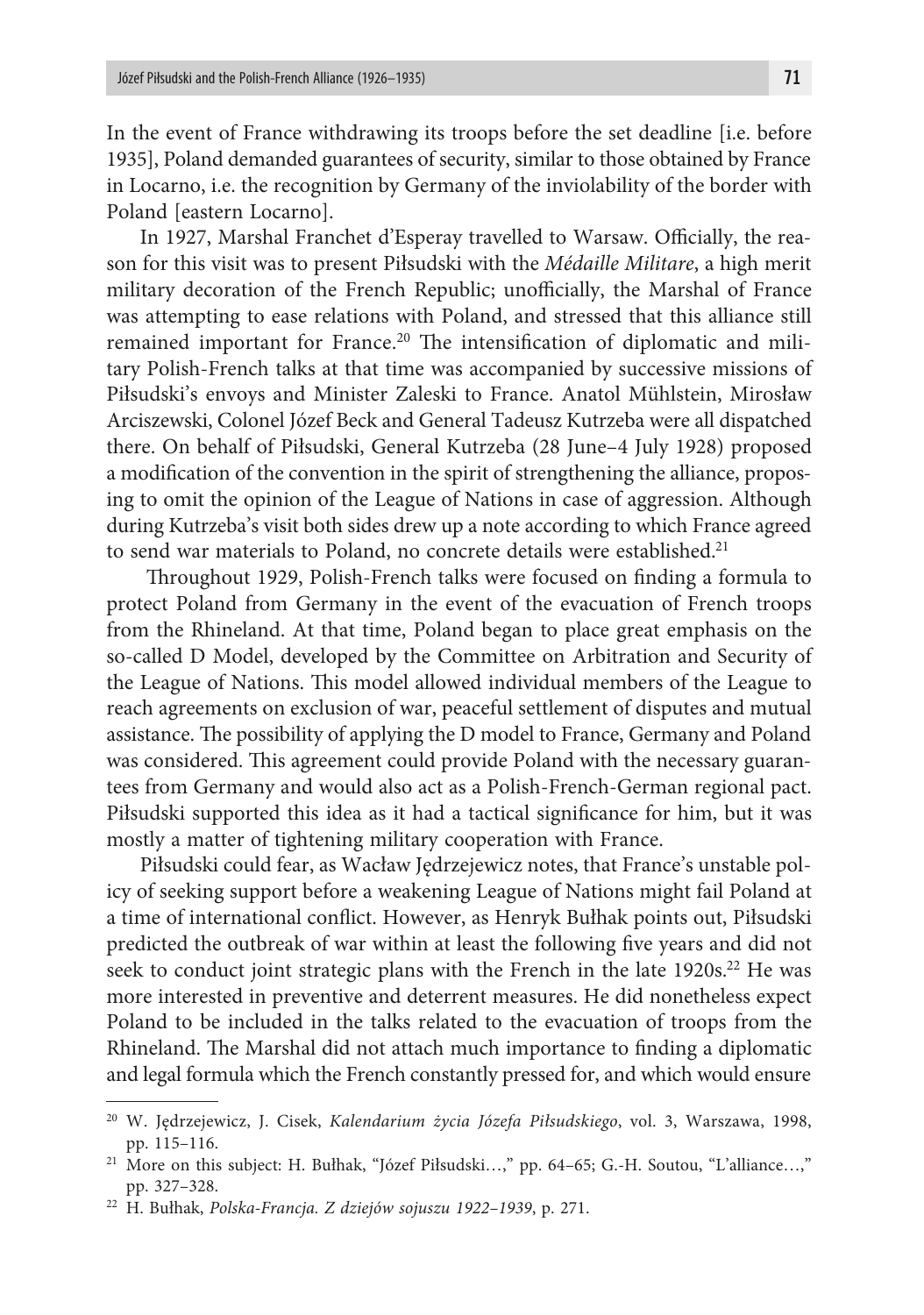Poland's place among the powers deciding on the evacuation of the Rhineland. All these talks and projects yielded no results. In June 1930, French troops were evacuated from the Rhineland. Poland remained merely an observer of these events. It appears that the year 1930 marks the end of rather intensive efforts on the part of the Polish side to strengthen the Polish-French alliance, which was undoubtedly a failure of Piłsudski and Polish diplomacy.

#### Polish and French foreign policies – main objectives

Piłsudski's failure in his attempts to strengthen the Polish-French alliance resulted primarily from alterations in the French foreign policy, which consisted in abandoning the concept of bilateral agreements in favour of multilateral agreements within the framework of the collective security policy. It should be added that both Piłsudski and Józef Beck, who had been acting as Foreign Minister since 1932, treated these concepts in the French foreign policy with scepticism. French researcher Georges-Henri Soutou wrote extensively about this idea, implemented by the head of French diplomacy Aristide Briand (1925–1932). He recalled a wellknown theory that Briand was seeking an alliance with Great Britain, but the UK was afraid of getting entangled in French alliances in Central and Eastern Europe, and emphasised the politician's aspirations for rapprochement with Germany and the USSR. According to the researcher, the policy of collective security played only a supportive role in French diplomacy in the years 1924–1930, one that did not compromise the French alliances, and resembled the classic French diplomacy from inter-war periods; after 1930 the notion of collective security became a dogma and an obsession among French politicians and in their diplomacy. Sotou perceives the plans of Louis Barthou (Foreign Minister in years 1932–1934) in the same vein, describing his aspirations for an "eastern Locarno" as a collective security pact that would unite Germany and its eastern neighbours and be guaranteed by France and the USSR.23

The lack of success in the plans of strengthening the Polish-French alliance or positive prospects for the stability of the international system, as well as the obvious need to ensure Poland's security, resulted in the modification of the Polish foreign policy. In historiography, it is known as the "policy of equilibrium." According to Marek Kornat, an expert on this subject, Piłsudski was convinced that the signing of the non-aggression pact with the Soviet Union in July 1932 and of the declaration of non-violence with Germany in January 1934 represented a success, providing Poland with a "moment of rest."24 According to Piłsudski's concept, the alliance with France, similarly to that with Romania, was still of great

<sup>23</sup> G.-H. Soutou, "Le deuil de la puissance (1914–1958)", in: *Histoire de la diplomatie française*, Paris, 2005, pp. 745–775. 24 M. Kornat, *Polityka…*, p. 469.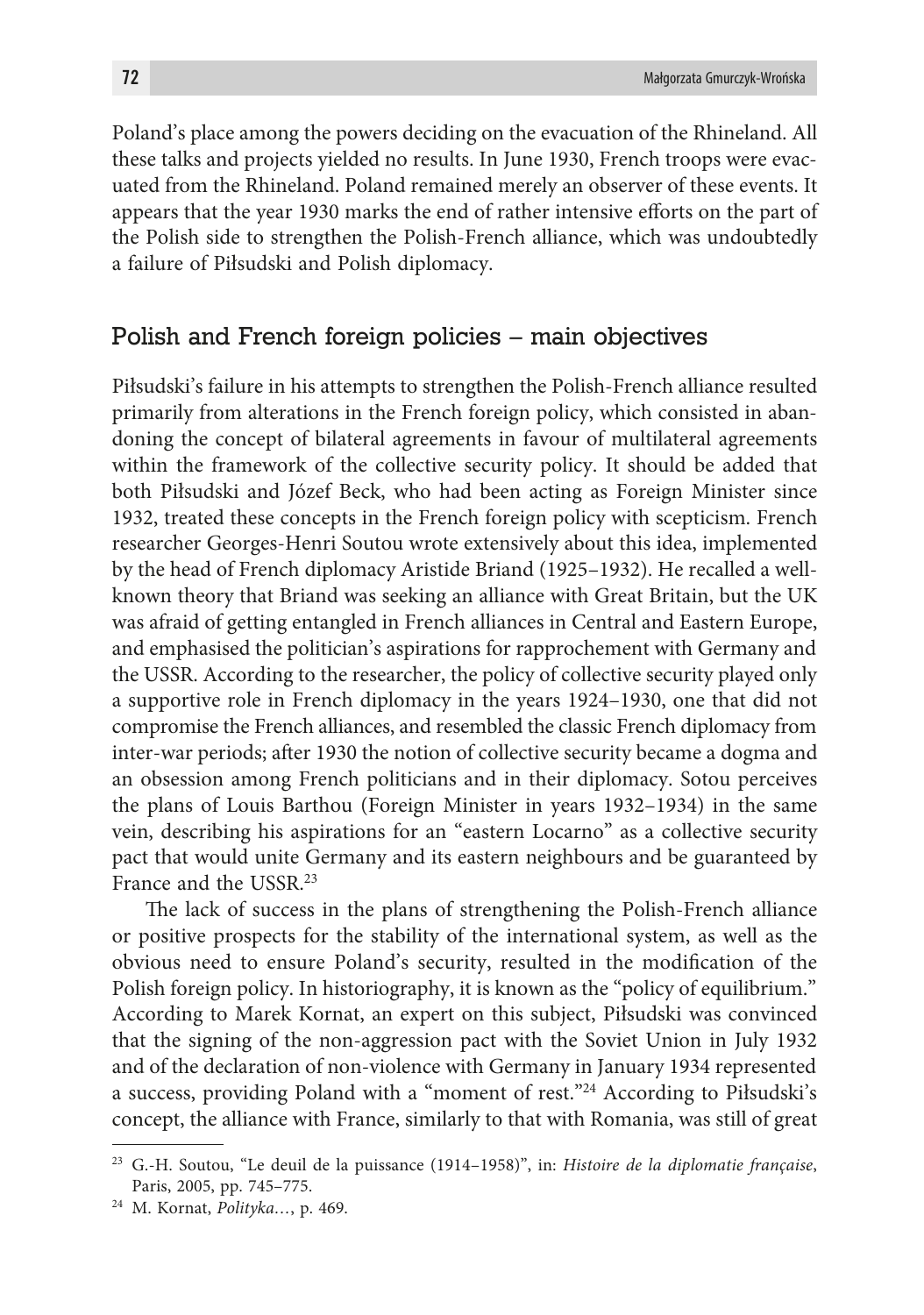importance, but in a way complementary to the "policy of equilibrium." Let us therefore examine how relations with France looked like in the light of Piłsudski's concepts and activities in the years 1931–1935.

## Period of crisis in Polish-French relations and attempts at maintaining the alliance

Piłsudski would not conceal his doubts from the French regarding France's ability to fulfil its obligations as an ally in the event of war. Such doubts were nothing new, but from the moment that French foreign policies began to shift in favour of increasing concessions towards Germany, while the international system shaped after the First World War was taking on more and more tragic forms, the collective security policy promoted by France became in practice a negligible form of politics in the Marshal's eyes. Polish and French foreign policies at the beginning of the 1930s began to differ radically in their concepts and methods of implementation. France's reception of the Polish-Soviet non-aggression pact signed in Moscow was negative. As a bilateral agreement, it certainly stood in contradiction to their plans, which also included negotiating a similar agreement with the Soviets, and so they wanted the Polish-Soviet agreement to be included in this framework.

The French had always been critical of the principle of self-reliance and of the right of Poland to make independent decisions pursued by the Marshal and his collaborators. The deal with the Soviets reached by Piłsudski's envoy in Moscow, Stanislaw Patek, led to a rather serious row in Polish-French relations. It seems, however, that Piłsudski saw Germany as a much more important issue in his relations with France. France's policy of rapprochement with Germany had long been a concern for the Polish side. In the context of German revisionism and constant Polish-German troubles in Gdańsk, Piłsudski decided in mid-1932 to take a rather bold step towards demonstrating Poland's rights to Gdańsk to Germany and the international community. As three British destroyers were to arrive in Gdańsk in June 1932, he ordered the Polish destroyer "Wicher" to act as their host. In the autumn of 1932, the French military attaché, General Charles d'Arbonneau, was received by Piłsudski. The meeting was marked by a rather cold tone. Piłsudski told his French interlocutor that France would certainly betray Poland and abandon it.<sup>25</sup>

In December 1932, a disarmament conference was held in Geneva during which France, Great Britain, Italy, the United States and Germany decided to grant Germany equal rights in the matter of armaments. Poland did not take part in this event and criticised this decision. Disquieted by this turn of events, Piłsudski dispatched Gen. Wieniawa-Długoszowski to Paris, followed by Senator Jerzy Potocki in March. Regrettably, we do not have access to any materials from

<sup>25</sup> W. Jędrzejewicz*,* op. cit., p. 266.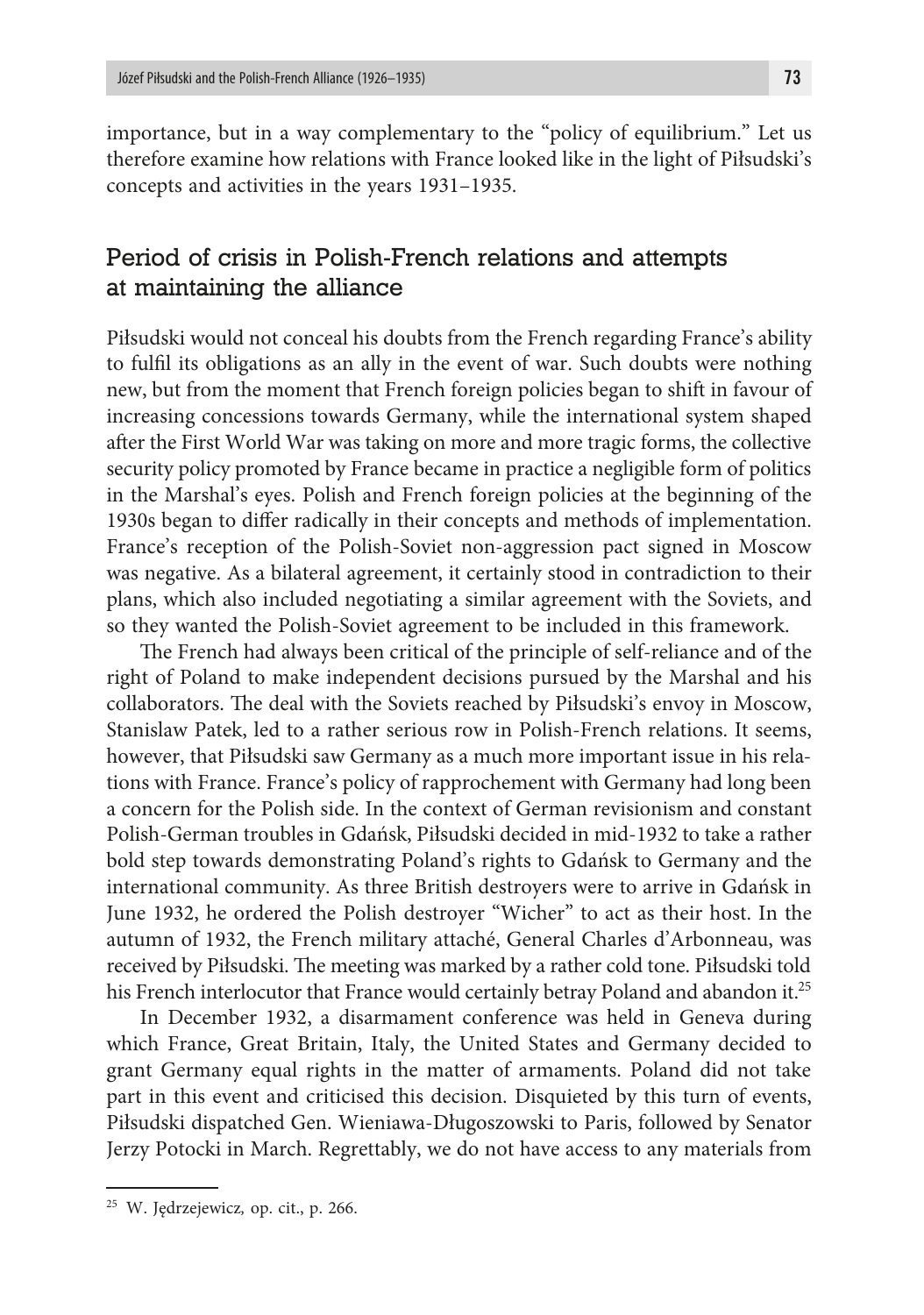these meetings.26 Official talks were held with the Prime Minister and Minister of Foreign Affairs Paul-Boncour by Ambassador Alfred Chłapowski.27 The turn of 1932 and 1933 was a very unfortunate time in Polish-French relations, and Piłsudski was fully aware of this. In view of the crumbling anti-German Polish-French alliance and the existing threat from Germany, the Polish Marshal decided to engage in negotiations with Germany—but also with France, perhaps hoping to improve relations with the ally. One element of the game was the aforementioned "Wicher" incident, but also the temporary expansion of the Polish garrison in Westerplatte in March 193328 and the probing of France on the preventive war against Germany.29

As in the case of the missions of Piłsudski's envoys to France, we do not possess archival documentation from the spring of 1933 that could illustrate the course of Polish-French talks on Piłsudski's proposed preventive war. In French literature, this subject is mentioned only sporadically, whereas in Polish literature it is often presented as highly controversial, ranging from theories pointing to active measures on the Polish side to assumptions negating this fact. Generally speaking, however, the prevailing opinion is that Piłsudski did make such a proposal to the French via his envoys, but it was merely a probative suggestion. We can only assume that if the French side had "undertaken" the subject, more detailed and probably official talks would have taken place. Obviously, this raises the hypothetical question of whether—should France have taken this matter seriously and thus changed its policy towards Germany—there was a genuine possibility of return to the spirit of the 1921 alliance. It seems that it was rather unlikely, and Piłsudski was probably well aware of this. Hypothetically, we can speculate that Piłsudski treated this probing of the French side as a safeguard in relation to the intended plans concerning Germany. According to his concept, the shift towards Germany was a consequence of the weakness of the Polish-French alliance, and he did handle it skilfully. Both the "Wicher" incident and Westerplatte were closely monitored by Germany. We do not know whether any leaks of information about preventive war had reached Berlin. Let us add that during the probing of France's opinions

<sup>&</sup>lt;sup>26</sup> This issue is signalled by Mariusz Wołos, who also failed to trace the documents from Wieniawa's talks with the French side, see: *Generał…*, p. 126; see also: W. Jędrzejewicz, J. Cisek, op. cit., p. 331; H. Bułhak, *Polska-Francja. Z dziejów sojuszu 1933–1936*, Warszawa, 2000, p. 11; P. S. Wandycz, "Jeszcze o misji Jerzego Potockiego z 1933 roku," *Zeszyty Historyczne*, 1970, Paryż, fasc. 18.

<sup>&</sup>lt;sup>27</sup> More on this subject: M. Wołos, *Alfred*..., pp. 195–196.<br><sup>28</sup> The issue was connected with the dissolution of the port police by the Port Council in February 1932, which also included a number of Poles. After the reinforcement of the garrison at Westerplatte, the conflict was brought before the League of Nations. Ultimately, Poland withdrew its soldiers and the port police was reinstated.

<sup>29</sup> H. Bułhak, M. Gmurczyk-Wrońska, "Juliusz Łukasiewicz, ambasador RP w Paryżu o 'wojnie prewencyjnej' przeciwko Niemcom w 1933 r.," in: *Mazowieckie Studia Humanistyczne*, 2002, no. 2, pp. 257–266. Also contains an overview of the literature; H. Bułhak, *Polska-Francja. Z dziejów sojuszu 1933–1936*, pp. 18–27.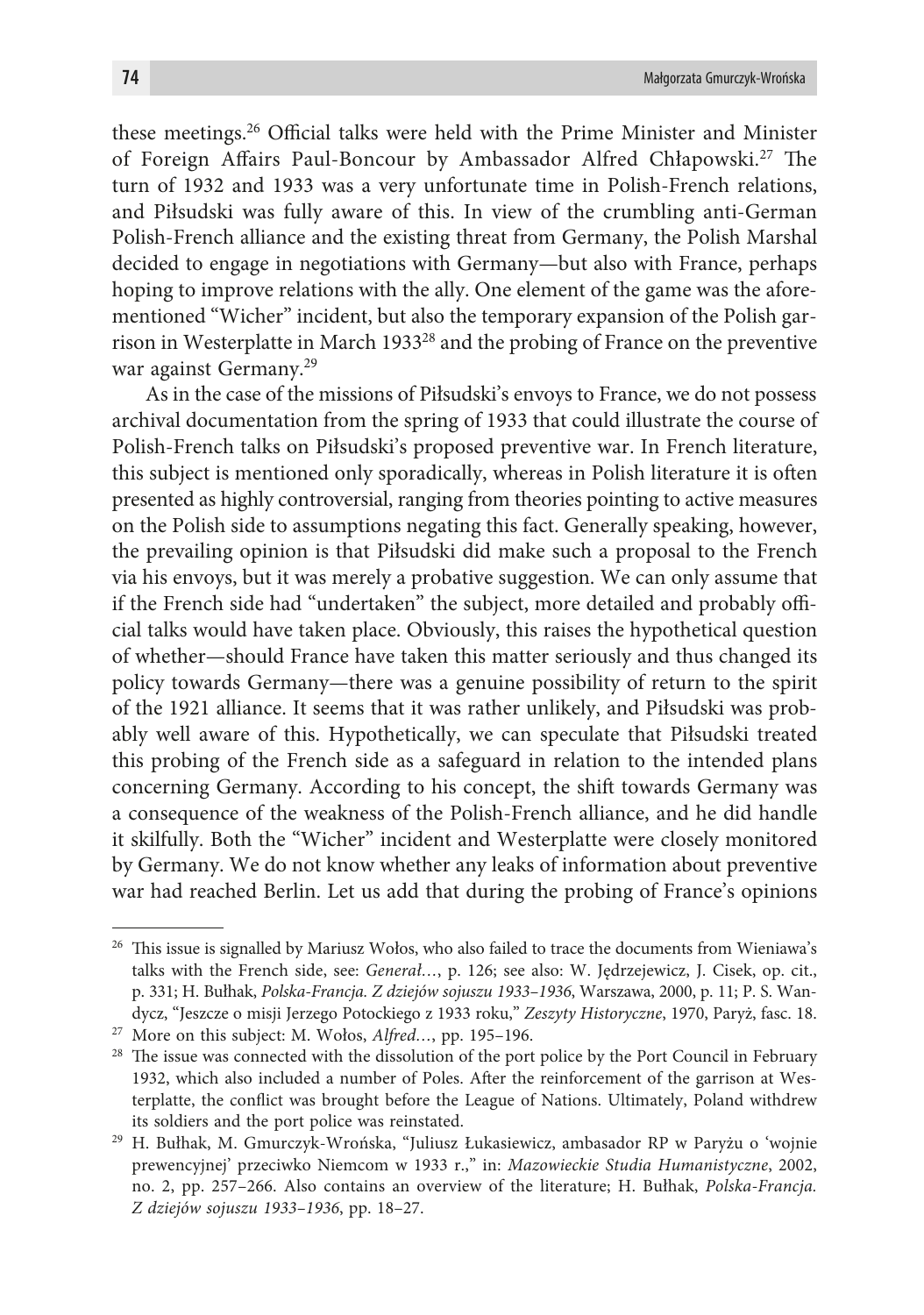on preventive war, a project of the so-called Pact of Four, promoted by France, Great Britain, Italy and Germany, saw the light of day, involving the possibility of territorial changes in Europe. Although this project was a failure, Germany left the disarmament conference in October 1933, while also demonstrating the desire to secede from the League of Nations. Under these circumstances, Piłsudski requested the Polish services to provide detailed information on German armaments and ordered Beck to call upon Ludwik Morstin, a former liaison officer of the Polish High Command to the French General Staff, poet and writer who knew Marshal Foch and General Weygand personally and maintained extensive ties in Paris. Morstin was instructed to investigate the position of France in the event of Poland being attacked by Germany.<sup>30</sup> Piłsudski's emissary learned that France could only provide Poland with personnel and material assistance, without engaging actively in a possible conflict with Germany. On 20 November 1933, Piłsudski spoke again with General d'Arbonneau, but this conversation focused on Germany rather than Polish-French relations. Morstin had already provided Piłsudski with information on the position of France, so what could the Marshal really expect? A few days later, Piłsudski received German Ambassador Hans von Moltke, who presented him with a draft declaration of non-aggression.

#### The final years: 1934–1935

After signing the declaration of non-violence with Germany on 26 January 1934 and being already bound by a pact of non-aggression with the Soviets, Piłsudski thus concluded the creation of a foundation for his "policy of equilibrium." The alliances with France and Romania remained key elements of Polish foreign policy, but as the Marshal put it himself, they began to act as a "counterbalance" to the agreements with Germany and the Soviets. Piłsudski referred to them as such on 7 March 1934, during a meeting with the highest dignitaries of the Republic of Poland. As noted by the Marshal of the Sejm, Piłsudski allegedly said: "The treaty with France provided insufficient strength. A lot of sacrifice had to be made here [...] Russia agreed to arrange peace relations [...]. The attitude of the Germans was hostile, and aggressive in details and in minor matters. The Commandant exploited the moment of Germany's withdrawal from the League of Nations and put the matter as follows: Since Germany is not currently withheld by guarantees from the League of Nations, it must give Poland some guarantee of security. Otherwise, the Commandant will be forced to employ in his military tasks a defensive system clearly directed against the Germans […]. Old alliances should be maintained for counterbalance, but at present Poland should not make sacrifices to maintain them. [...] The Commandant has recently been working hard to provide Poland with

<sup>30</sup> W. Jędrzejewicz, J. Cisek, op. cit., p. 357.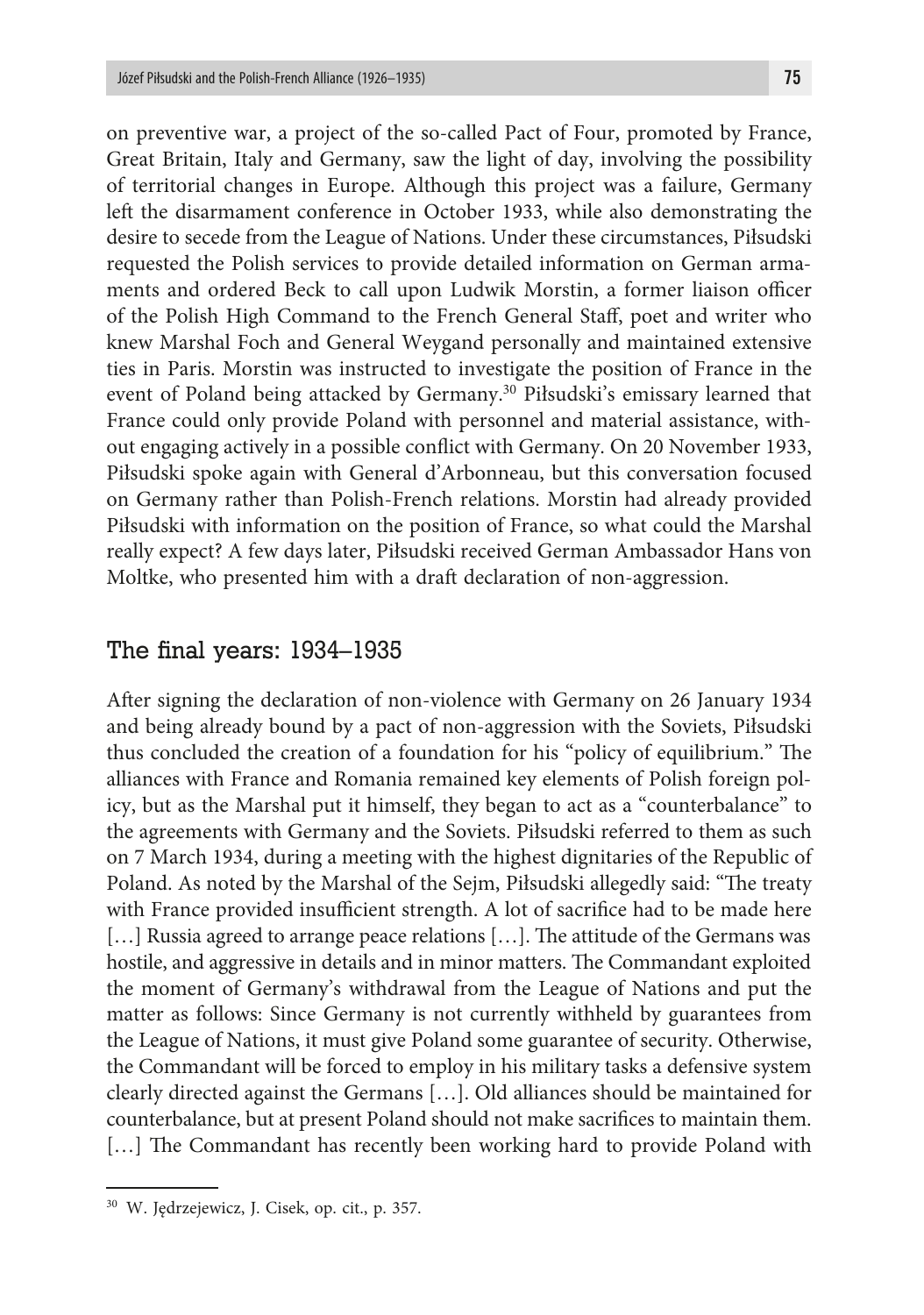security through diplomatic channels. In doing so, he followed the following rules [...] Bow to no one, i.e. preserve one's dignity [...]. Poland's objectives are in the East, as this is where Poland may reach for the possibility of becoming an influential player. We should neither interfere nor try to influence relations between Western countries. In order to achieve this aim of Poland's influence in the East, important sacrifices may have to be made with regard to Poland's relations with Western countries."<sup>31</sup> Let us also add the following quote from Minister Beck's letter to the Ambassador in Rome dated 10 May 1939: "The Commandant had predicted the troubles that would arise from unhealthy rapports with Germany, but he believed that we would not reach a reasonable agreement with the countries of Western Europe without developing our own Polish-German policy, at least for some time." $32$ 

Given the "policy of equilibrium," the alliance with France did not lose its former significance. In reaching an agreement with Soviet Russia and Germany, Piłsudski applied the principle of independence in relations with France and ensured Poland's freedom of manoeuvre in international relations. The Marshal perfectly understood the priorities of the French foreign policy, especially the significance of Germany. By reaching an agreement with Germany, he secured greater leeway in relations with France. Since the anti-German Polish-French alliance had been deprived of the principle of immediate intervention after the Treaty of Locarno, it was necessary to ensure Poland's security on the part of Germany. Besides, the Marshal was aware of the temporary nature of this solution. During the aforementioned meeting on 7 March 1934, he did state that "good relations between Poland and Germany may last maybe four more years."33

It seems that France's negative reception of the declaration of non-violence signed with Germany was no surprise to Piłsudski. Although Poland was suspected of having an additional secret agreement with Hitler and thus of betraying its French ally, the French had always been concerned about the relaxation of tension in Polish-German relations.

In April 1934 the Minister of Foreign Affairs Louis Barthou travelled to Warsaw. In 1921, as Minister of War, he had signed the Polish-French alliance document. On 27 April 1934 Barthou met with Piłsudski. The French minister tried to warm Poland to the idea of the Eastern pact and obviously also raised the issue of the revision of the military convention. Piłsudski refused, but first he introduced the French minister to the priorities of the Polish foreign policy. He named relations with Germany and Russia as the most important, followed by alliances with France

<sup>31</sup> *Polskie Dokumenty Dyplomatyczne* [hereinafter: *PDD*], 1934, ed. S. Żerko, Warszawa, 2014, doc. 86, pp. 201–202, 7 III 1934, note by the Marshal of the Sejm from meeting with Piłsudski concerning Polish foreign policy; see also: K. Świtalski, *Diariusz 1919–1935*, entry of 7 III 1934, pp. 659–662.

<sup>32</sup> *PDD*, 1939, ed. S. Żerko, Warszawa, 2005, doc. 275, p. 454.

<sup>33</sup> *PDD*, 1934, doc. 86, p. 202.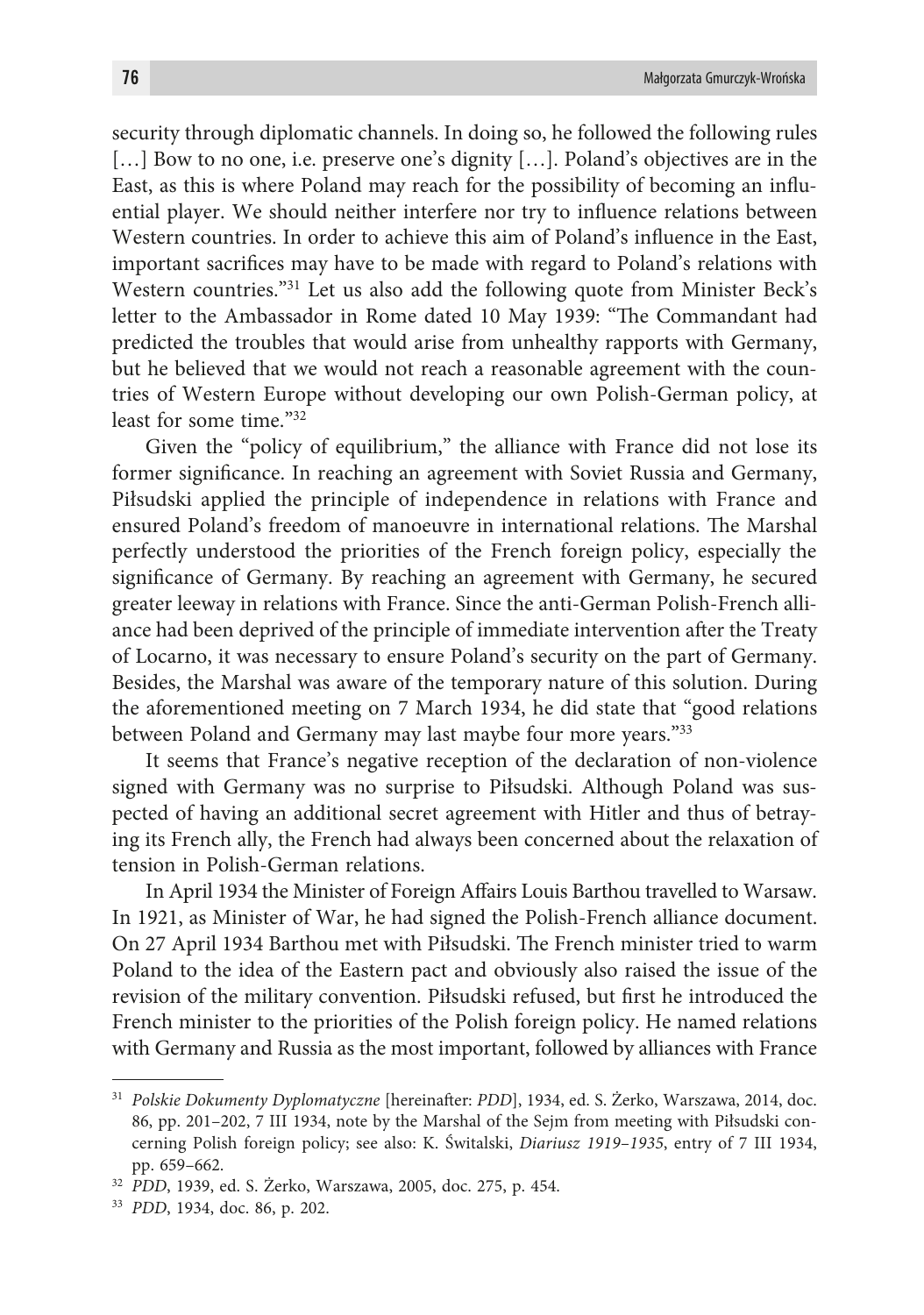and Romania, and finally those with other countries. In regard to the League of Nations, Piłsudski said: "If the League's working methods do not change, it will be bound to die of anaemia." When Barthou tried to reassure Piłsudski about a firm strategy towards Germany, the latter replied: "You will cave in, dear sirs, as you would not be yourselves otherwise. Maybe you yourself will not want to, but then you will either resign or be taken down at the Parliament."34

Piłsudski wished to build an alliance with a partner that would be friendly, dynamic, brave and rational in their foreign policy. This vision was already strained by the attitude of the French, especially during the Spa conference in 1920, but Poland had formed an alliance with a power that sought to weaken Germany. Piłsudski had always examined the position of France, probed and deployed his diplomats as part of official or unofficial missions. One can say without exaggeration that he cared about maintaining the alliance with France. Researchers have long admitted that Poland could not replace the alliance with France with any other combination, and that Piłsudski probably aspired to make this alliance an effective instrument for keeping Germany in check. When this became impossible through France's fault, he resorted to improving relations with Berlin. Piłsudski attached more importance to military talks than to political talks with the French, as he probably hoped that the military milieu would look more seriously at the German threat.

The French researchers Georges-Henri Soutou and Frédéric Dessberg are of course correct in emphasising Piłsudski's attachment to including the Soviet Union in the military convention as a possible aggressor.<sup>35</sup> Dessberg goes even further by stating that for French decision-makers, Piłsudski's vision of the alliance consisted in distributing tasks; Paris was to ensure security on the part of Germany and Poland was to serve as a rampart against the danger of Soviet Russia.<sup>36</sup> It should be added, however, that at least some of the newer French publications are already quite balanced in their evaluation of Marshal Piłsudski. Without delving into discussing this broad literature, let us mention for instance the opinion of Pierre Renouvin, who presented Piłsudski's actions and figure very critically in his *Histoire des relations internationales* published in 1957–1958. This researcher noted Piłsudski's "limited trust" in the Polish-French alliance and his attempts to oppose French concepts of foreign affairs based on the notion of collective security.<sup>37</sup>

Piłsudski placed great importance on the alliance with France, even in its weakened form. In 1933, he declared that Poland was always ready to fulfil

\*\*\*

<sup>34</sup> *PDD*, 1934, doc. 134, pp. 323–324.

<sup>35</sup> G.-H. Soutou, "L'alliance...," pp. 317–318; F. Dessberg, op. cit., p. 164.

<sup>36</sup> F. Dessberg, op. cit., p. 164.

<sup>37</sup> P. Renouvin, *Histoire des relations internationales*, vol. 7, Paris, 1957, p. 220; vol. 8, Paris, 1958, p. 69.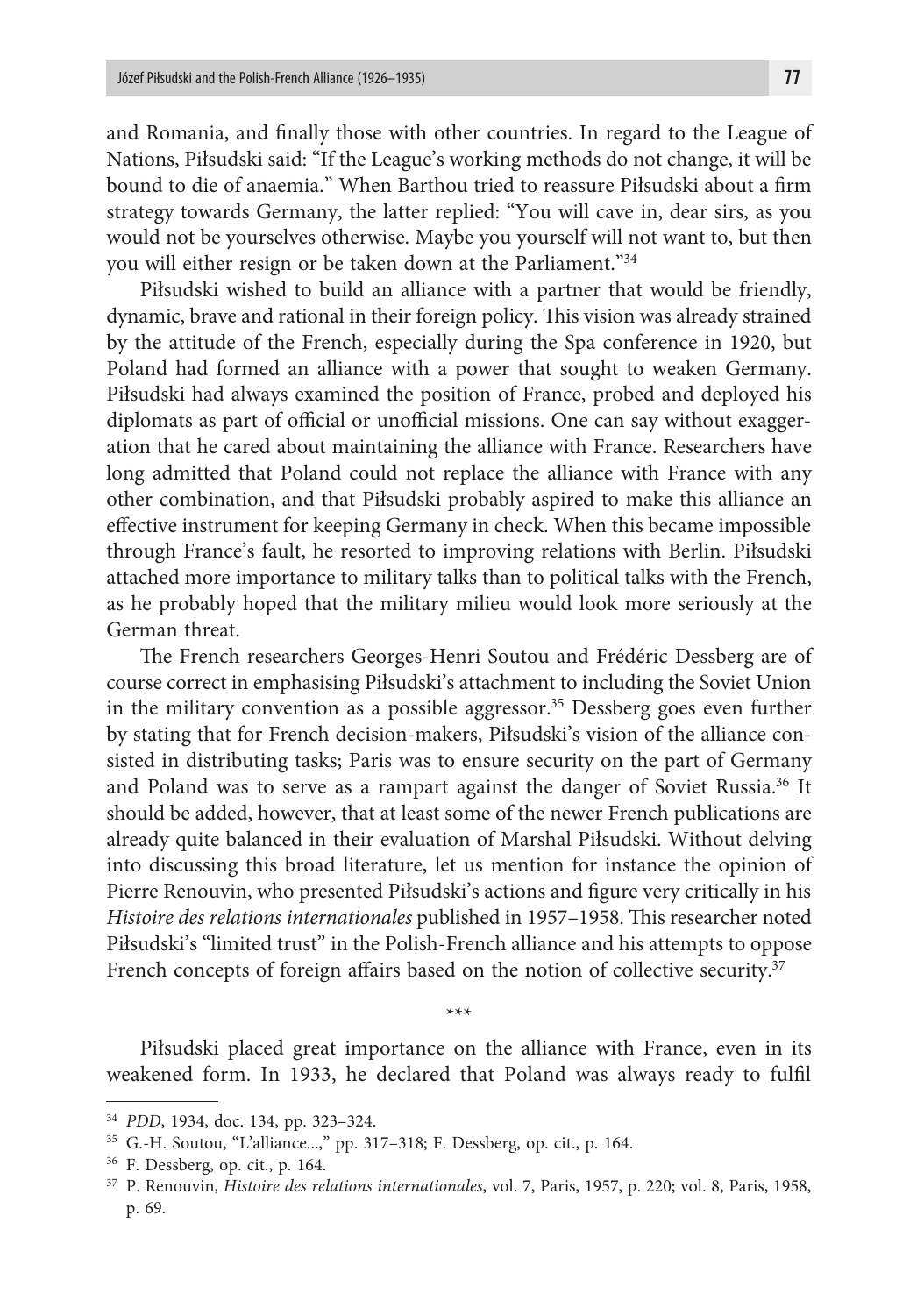its obligations towards France as its ally, and defined the alliance with France as a foundation of Poland's "national policy."38 Perhaps Piłsudski still hoped for the restitution of France's position, but as a realist he did not anticipate optimistic scenarios for the ally. After the disarmament conference, the Pact of Four or the proposal for the Eastern pact, Piłsudski doubted whether France would be able to defend its raison d'état. In 1934, he allegedly stated in a conversation with attorney Franciszek Paschalski: "I fear for the fate of France in war against Germany. France will not win this war."39 I believe that Piłsudski's diagnosis of French political condition was excellent.

I propose a strongly arbitrary division of the 1926–1935 period illustrating Piłsudski's position on the Polish-French alliance: 1/ 1926–1930: measures aimed at strengthening the Polish-French alliance, even based on the League of Nations; 2/ 1930–1932: stagnation in Polish-French relations, search for a solution and first steps towards a change in priorities in foreign policy; 3/ 1932 [December]: deep crisis in Polish-French relations; 4/ 1933: search for possibilities for manoeuvre, testing the ally [preventive war, "Wicher," Westerplatte]; 5/ 1932–1934: Poland retains its room for manoeuvre in its relations with France; 6/ 1934–1935: alleviation of tensions in Polish-French relations and of the situation already established by Piłsudski.

#### **Abstract**

Piłsudski saw France as an important power that could support the independence aspirations of Poles. Piłsudski travelled to Paris as Chief of State in early February 1921, shortly before the signing of the Polish-French alliance. The political and military alliance signed on 19 and 21 February 1921 fulfilled, at least until the mid-1920s, its assigned protective role—mainly against the German threat, but also, to some extent, against the Soviet one. However, its condition and role began to change under the influence of the shift in French foreign policy related primarily to the concept of collective security, as well as the shift in Polish foreign policy. In 1933, however, Piłsudski declared that Poland was always ready to fulfil its obligations towards France as its ally, and defined the alliance with France as a foundation of Poland's "national policy." While the Marshal appreciated the role of the League of Nations, he did not believe in the effectiveness of its procedures which were to ensure Poland's security. However, he was determined to preserve the alliance with France. One might argue that after 1926 Piłsudski sought to strengthen this alliance. This turned out to be extremely difficult, as France actively sought to weaken it. The lack of success in the plans of strengthening the Polish-French alliance or positive prospects for the stability of the international system, as well as the need to ensure Poland's security, resulted in the modification of the Polish foreign policy. In historiography, it is called the "policy of equilibrium" and involves the signing of the 1932 non-aggression pact with Soviet Russia and the 1934 declaration on non-violence with Germany. According to Piłsudski's strategy, the alliance with France, as with Romania, continued to play a major role, but was complementary to the pacts with Moscow and Berlin.

<sup>38</sup> W. Jędrzejewicz, J. Cisek, op. cit., p. 253.

<sup>39</sup> Ibid., p. 400.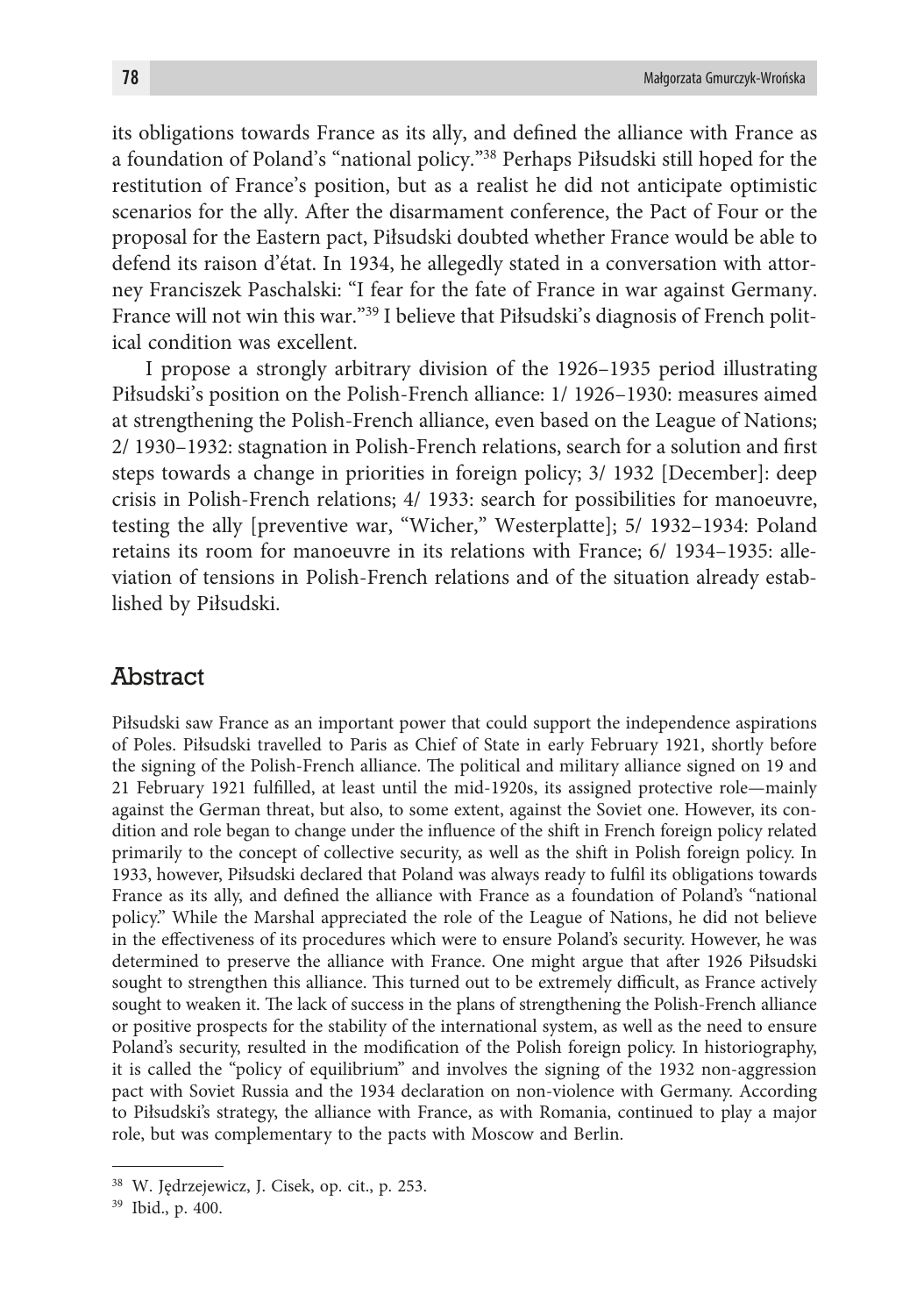#### Bibliography

Baranowski W., *Rozmowy z Piłsudskim 1916–1931*, Warszawa, 1990.

Brzeziński A. M., *Warszawa-Paryż-Genewa. Sojusz polsko-francuski a problem rozbrojenia w dwudziestoleciu międzywojennym (1919–1937)*, Łódź, 1996.

Bułhak H., *Polska-Francja. Z dziejów sojuszu 1922–1939*, part 1: *1922–1932*, Warszawa, 1993. Bułhak H., *Polska-Francja. Z dziejów sojuszu 1933–1936*, Warszawa, 2000.

- Bułhak H., Gmurczyk-Wrońska M., "Juliusz Łukasiewicz, ambasador RP w Paryżu o 'wojnie prewencyjnej' przeciwko Niemcom w 1933 r.," in: *Mazowieckie Studia Humanistyczne*, 2002, no. 2, pp. 257–266.
- Bułhak H., "Józef Piłsudski wobec sojuszu polsko-francuskiego (szkic do tematu)," in: *Józef Piłsudski i jego współpracownicy,* ed. A. Suchoński, Opole, 1999.

Ciałowicz J., *Polsko-francuski sojusz wojskowy 1921–1939*, Warszawa, 1970.

- Dessberg F., *Le triangle impossible. Les relations franco-soviétiques et le facteur polonais dans les questions de sécurité en Europe (1924–1935)*, Bruxelles, 2009.
- Gmurczyk-Wrońska M., *Stanisław Patek w dyplomacji i polityce (1914–1939)*, Warszawa, 2013.

Jędrzejewicz W., Cisek J., *Kalendarium życia Józefa Piłsudskiego*, vol. 3, Warszawa, 1998.

Jędrzejewicz W., *Józef Piłsudski 1867–1935. Życiorys*, Londyn, 1986.

Kamiński M. K., Zacharias M. J., *Polityka zagraniczna Rzeczypospolitej Polskiej 1918–1939*, Warszawa, 1998.

Komarnicki T*., Józef Piłsudski a polityka wielkich mocarstw zachodnich*, Londyn, 1952.

- Kornat M., *Polityka równowagi 1934–1939. Polska między Wschodem a Zachodem*, Kraków, 2007.
- Kornat M., "Stanisław Patek i początki jego misji w Moskwie w r. 1927 (w świetle nowych dokumentów)," *Zeszyty Historyczne,* 2007, no. 160, pp. 146–155.
- Kukułka J., *Francja a Polska po traktacie wersalskim (1919–1922)*, Warszawa, 1970.
- Laroche J., *La Pologne de Piłsudski. Souvenirs d'une Ambassade, 1926–1935*, Paris, 1953.
- Laroche J., *Polska lat 1926–1935*, Warszawa, 1966.
- Le Goyet P., *France-Pologne 1919–1939*, Paris, 1991.
- Libera P., "Paryska misja Stanisława Hempla (1918–1919)," *Zeszyty Historyczne* 2009, no. 170, pp. 137–183.
- Schramm T., "Czy Polsce w okresie międzywojennym potrzebna była Francja?," in: *Ład wersalsko-ryski w Europie Środkowo-Wschodniej 1921–1939*, ed. M. Kornat, Warszawa, 2013.
- Sierpowski S., "Polityka zagraniczna Józefa Piłsudskiego," in: *Józef Piłsudski i jego legenda*, ed. A. Czubiński, Warszawa, 1988.
- Soutou G.-H., "L'alliance franco-polonaise (1925–1933) ou comment s'en débarrasser?, " *Revue d'Histoire diplomatique*, Paris, 1981, pp. 295–348.
- G.-H. Soutou, "Le deuil de la puissance (1914–1958)," in: *Histoire de la diplomatie française*, Paris, 2005, pp. 745–775.
- Suleja W., *Józef Piłsudski*, Wrocław, 1995.
- Wandycz P. S., "Jeszcze o misji Jerzego Potockiego z 1933 roku," *Zeszyty Historyczne*, 1970, fasc. 18.
- Wandycz P. S., *The Twilight of French Eastern Alliances 1926–1936. French-Czechoslovak-Polish Relations from Locarno to the Remilitarization of the Rhineland*, Princeton, 1988.
- Wolsza T., "W sprawie prognoz Józefa Piłsudskiego dotyczących przebiegu wojny," *Dzieje Najnowsze*, 3–4, 1985, pp. 159–166.
- Wołos M., *Alfred Chłapowski (1874–1940). Biografia ambasadora Polski we Francji*, Toruń, 1999.
- Wołos M., *Generał dywizji Bolesław Wieniawa-Długoszowski: biografia wojskowa*, Toruń, 2000.